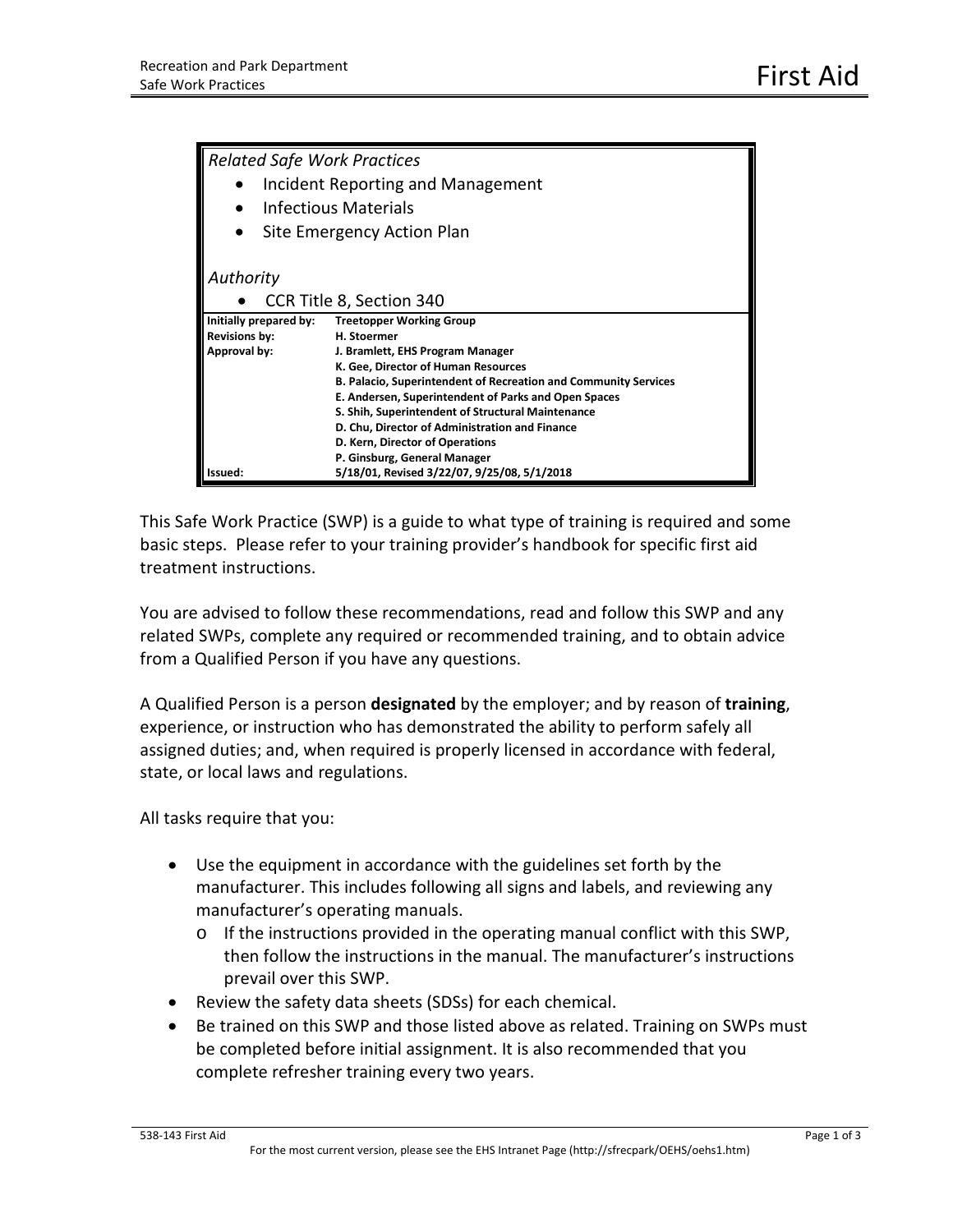### **BEFORE**

- 1. All Recreation and Park Staff (except some Administration staff) are required to pass a First Aid and CPR course.<sup>[1](#page-1-0)</sup> See the Injury and Illness Prevention SWP for a listing of job groupings and training requirements that apply to you.
- 2. First Aid and CPR courses must meet the standards of the American Heart Association, the American Red Cross, or other nationally recognized agency. Classes are available; see the RPD Training Catalog.
- 3. First aid kits shall be readily available at all sites. For remote field locations (e.g. gardeners or arborists), first aid kits shall be immediately available at a vehicle or site.
- 4. All kits should be obtained through the RPD Storeroom as these have been approved and verified as Cal-OSHA compliant.
	- a. Drugs, antiseptics, eye irrigation solutions, inhalants, medicines, or proprietary preparations shall not be included in first-aid kits unless specifically approved, in writing, by an employer-authorized, licensed physician.

### **DURING**

- 5. When providing first aid, ensure your own safety. Observe on-coming traffic, electrical lines, or other hazards which may have led to the accident or may cause another one, stay calm and do not run (proceed prudently). $<sup>2</sup>$  $<sup>2</sup>$  $<sup>2</sup>$ </sup>
- 6. Call 911 if necessary (from your cell phone call 415/553-8090).
- 7. Meet the emergency responders. Send someone to meet emergency responders and direct them to the victim's location.
- 8. Provide first aid, as safe, necessary and able.
- 9. Check vital signs and report findings to 911 and/or arriving emergency responders. Even if you are not CPR/First Aid trained, you can still check vital signs. Without moving the person, check for breathing, pulse, laceration, head injuries, bleeding, and obvious bone breakage. Talk to the injured person to get personal information that may help evaluate the nature of their condition.

#### 538-143 First Aid Page 2 of 3

 $\overline{a}$ <sup>1</sup> Supervisors Safety Handbook, Section 19, Training, I: 12/15/00, R: 12/1/06

<span id="page-1-1"></span><span id="page-1-0"></span><sup>2</sup> RPD Industrial Investigation, EHS Case #3066, DOI 4/6/06.